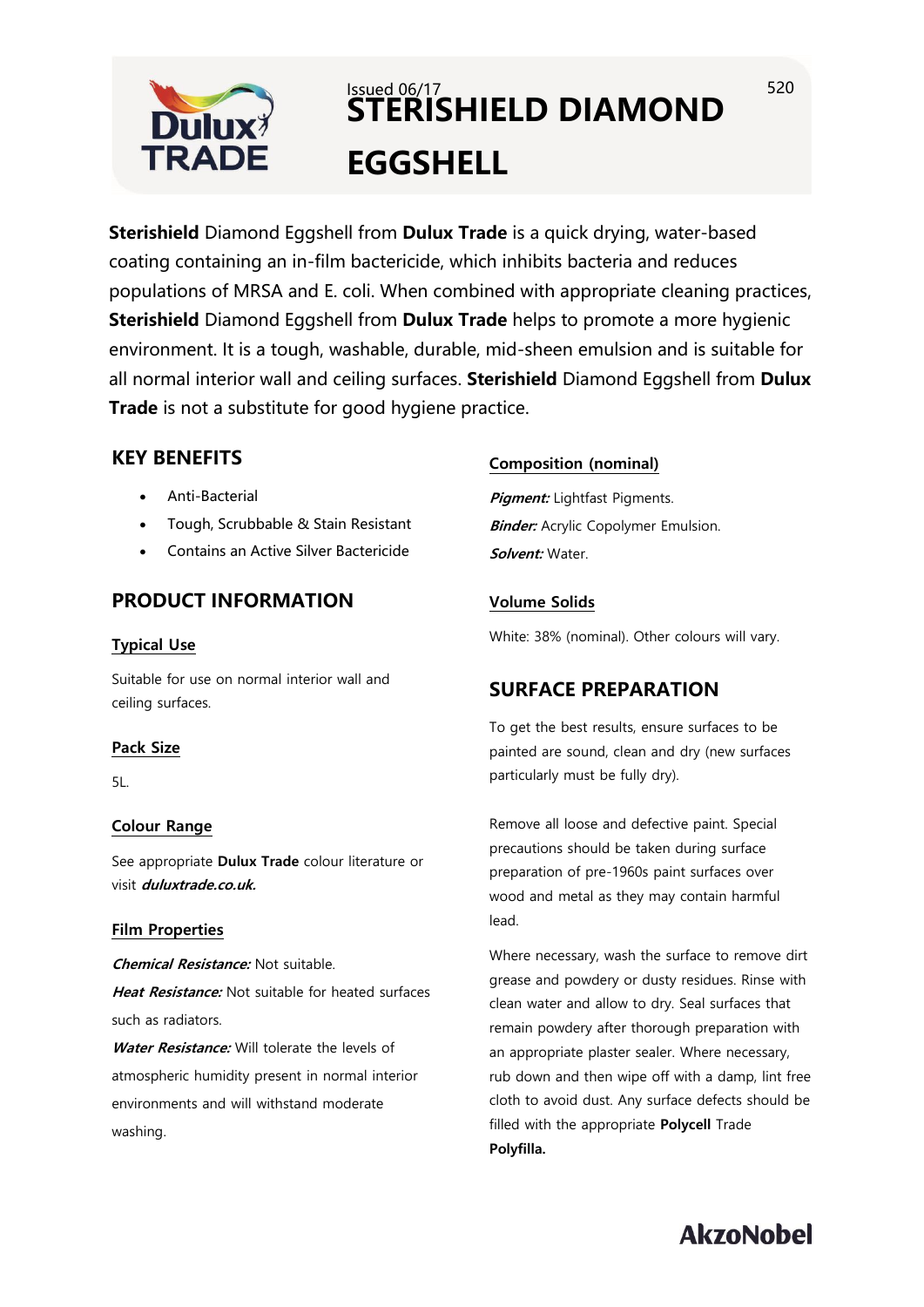

# **STERISHIELD DIAMOND EGGSHELL**

STIR THOROUGHLY BEFORE USE. Seal new or bare surfaces with a thinned first coat of **Sterishield** Diamond Eggshell from **Dulux Trade** (up to 1 part clean water to 10 parts paint). The normal finishing process is 2 coats of **Sterishield** Diamond Eggshell from **Dulux Trade**, but on previously painted surfaces in good condition, where similar colours are used, 1 coat may be sufficient.

For best colour consistency, purchase sufficient tinted paint for each job including touch-in at one time from the same source.

# **APPLICATION METHOD**

Brush, roller, airless spray or conventional spray.

As with other water-based paints, do not use when the temperature is below 8ºC (as recommended by British Standard BS6150).

### **Practical Coverage**

A guide to the practical coverage which can be achieved under normal conditions is up to 16m² per litre.

### **Thinning**

**Sealing new or bare surfaces:** Add up to 1 part clean water to 10 parts paint.

**Normal use (not to be exceeded):** Add up to 1 part clean water to 10 parts paint.

**Conventional spray application:** Add up to 1 part clean water to 2.5 parts paint.

Airless spray application: Add up to 1 part clean water to 5 parts paint.

## **Spray Recommendations**

**Conventional Spray:** Satisfactory through most equipment.

**Airless Spray:** A typical set up for airless spray application would be a minimum working pressure on paint of 133 bars (2000 lb/sq in) with a spray tip size of 0.38mm (15 thou) and a spray tip angle of 65º.

# **Drying Times**

Single coat at standard thickness: **Touch Dry:** Dependent on temperature and humidity. **Recoat:** 4-6 hours.

# **Cleaning Up**

After use, remove as much product as possible from equipment before cleaning with water.

When this paint container is empty please ask your stockist about recycling. If you have leftover paint, please dispose of it responsibly and consider donating it to **Community RePaint**. Find out more at **duluxtrade.co.uk/pp.**

### **Transportation & Storage**

Do not use or store in extremes of temperature and protect from frost. To prevent spillage, please store and transport upright.

# **VOC**

EU limit value for this product (cat.: A/a): 30g/l (2010).

**Ready mixed:** This product contains max. 20g/l VOC. VOC content: Low (0.30-7.99%). **Tinted colour:** This product contains max. 25g/l VOC. VOC content: Low (0.30-7.99%).